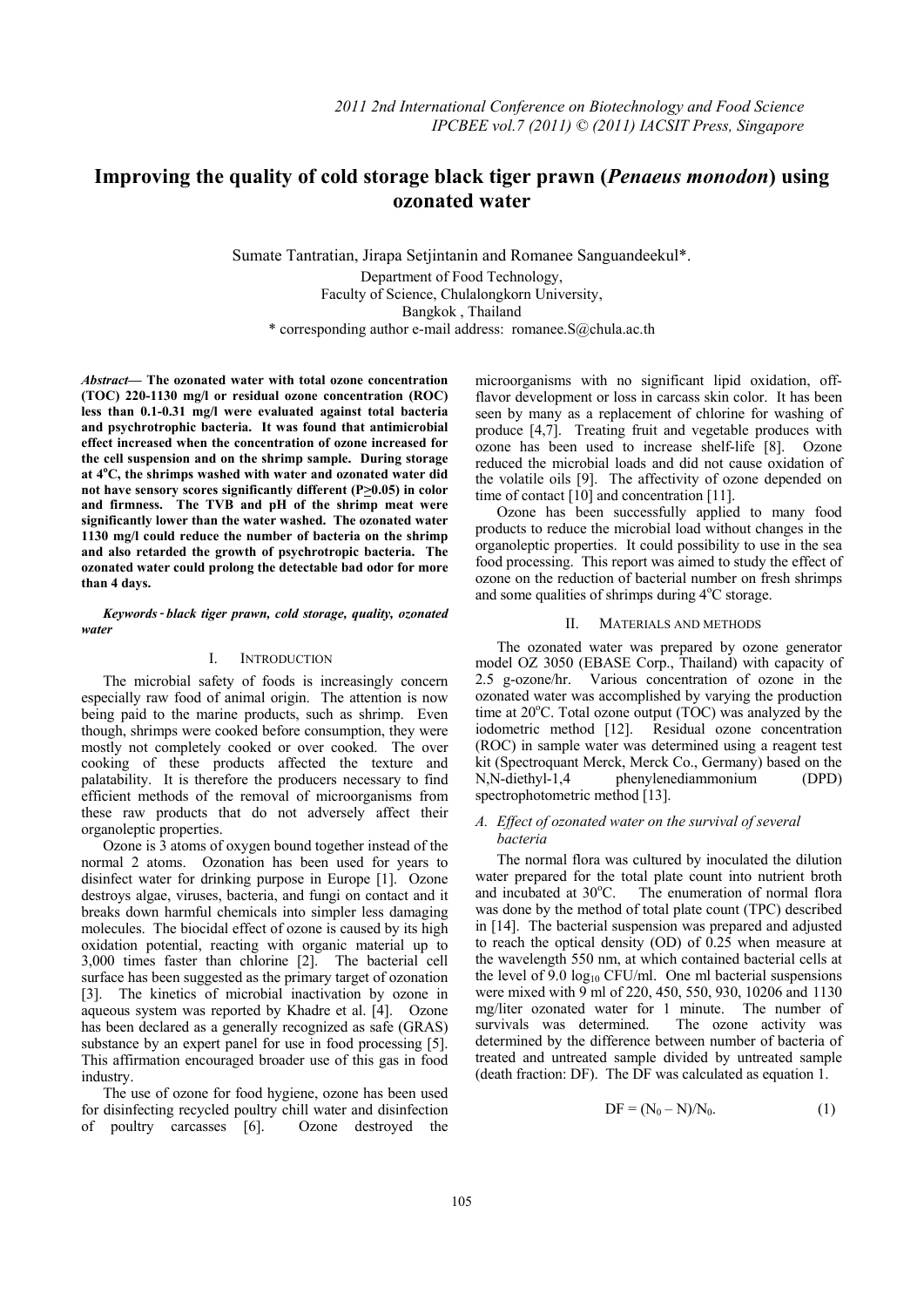$N_0$  = initial number of bacteria express in  $log_{10}$  CFU

 $N =$  number of bacteria after treated express in  $log_{10}$  CFU

The 300 g of fresh shrimps from a market were washed with sterile water and left to dry in a biosafety cabinet. The bacterial suspension of Escherichia coli, Vibrio parahaemolyticus and Salmonella Anatum were prepared by culturing in Nutrient Broth (NB) for overnight and adjusting the optical density to  $0.1$  (OD<sub>625</sub>) with sterile phosphate buffer solution (PBS) and then diluted to 1/10 of the adjusted solution. The dried shrimps were soaked in the prepared bacterial suspension for 5 minutes. The inoculated shrimps were washed with ozonated water at 0, 220, 450, 550, 930, 10206 and 1130 mg/liter  $(20^{\circ}C)$  for 1 minute. The ratio of shrimp to water of 1:3 (w/v) was applied. The reduction of bacteria was determined.

The experiments design was Completely Randomized Design (CRD), with 3 replications. The means were separated using Duncan's New Multiple range test [15]

# *B. The quality of ozone treated shrimps during 4o C storage*

Fresh shrimp samples were washed in water, ozonated water contained 220 mg/ml and ozonated water contained 1130 mg/ml under  $20^{\circ}$ C. The ratio of shrimp to washing liquid was 1:3 (w/w). The washed shrimps were packed in a plastic bag and stored under 4°C. The total volatile base (TVB), total count and psychotropic bacteria were determined. The organolyptic test of the stored shrimp was studied with 12 panelists to determine the texture, smell and color using descriptive test with 5 level score.

The experimental design for organoleptic studies was Randomized Completely Block Design (RCBD), with 2 replications. The means were separated using Duncan's New Multiple range test [15]

#### III. RESULTS AND DISCUSSION

# *A. Effect of ozonated water on the survival of several bacteria*

The concentration and residue of ozone in 400 ml water when it was ozonated for 5, 10, 15, 20, 25, 30, 40, 50 and 60 min were shown in Figure 1. The TOC of the ozonated water reached the maximum of dissolving at 25 minutes of ozonation while the residue of the ozone was increased as the time for ozonation increased. The methodology that we applied for determination of ozone residue has sensitivity to determine at 0.1 mg/l and over. We were not able to detect the ozone residue in the water on the first 10 minute of ozonation. From observation, it was found that the amount







Figure 2. The activity of ozone at various concentrations (TOC) on bacteria in the suspension, incubated shrimp flora, and on shrimp samples (TPC and PPC) with 1 min contact time.

of water applied for ozonation also affected the concentration of TOC and ROC of the ozonated water. As we were not able to determine the ROC with the method we described above in the ozonated water at the TOC lower than 550 mg/l, only TOC would be reported in further study.

The contact time of ozonated water and microbes was fixed to 1 min followed the report of Restiano et al. [10] who described that the number of bacteria was rapidly reduced then started to level off after one minute (Figure 2). The initial bacterial number in the prepared suspension was about 9.0  $log_{10}$  CFU/g. The higher ozone concentration in water increased the bactericidal ability. The same relationship of ozone concentration and biocidal activity showed on the shrimp samples. The activity of ozone which described as DF in the concentration range of 500 to 1000 mg/l on shrimp sample was lower than in the cell suspension. The ozone might reacted with organic materials, specially shrimp protein, which has been described in many reports [10,16,17, 18].

The ozone also had the biological activity on tested pathogenic bacteria on the shrimp samples (Figure 3) as on the shrimp flora. The different pathogenic bacteria differently responded to the effect of ozone concentration. *E. coli* and *V. parahaemolyticus* were more sensitive than *S.*  Anatum*.* The 1130 mg/l ozonated water was able to reduce the number of both organism from 4.38 and 4.15 to2.49 and 2.27 log CFU/ml, DF of 0.43 and 0.45, respectively, with 1 min contact time.

This showed that ozonated water has ability to control the number of bacteria on the shrimp, both spoilage and pathogenic bacteria. The highest concentration of ozone



Figure 3. The activity of ozone at various concentration (TOC) on some food borne pathogenic bacteria on shrimp samples when contact for 1 min.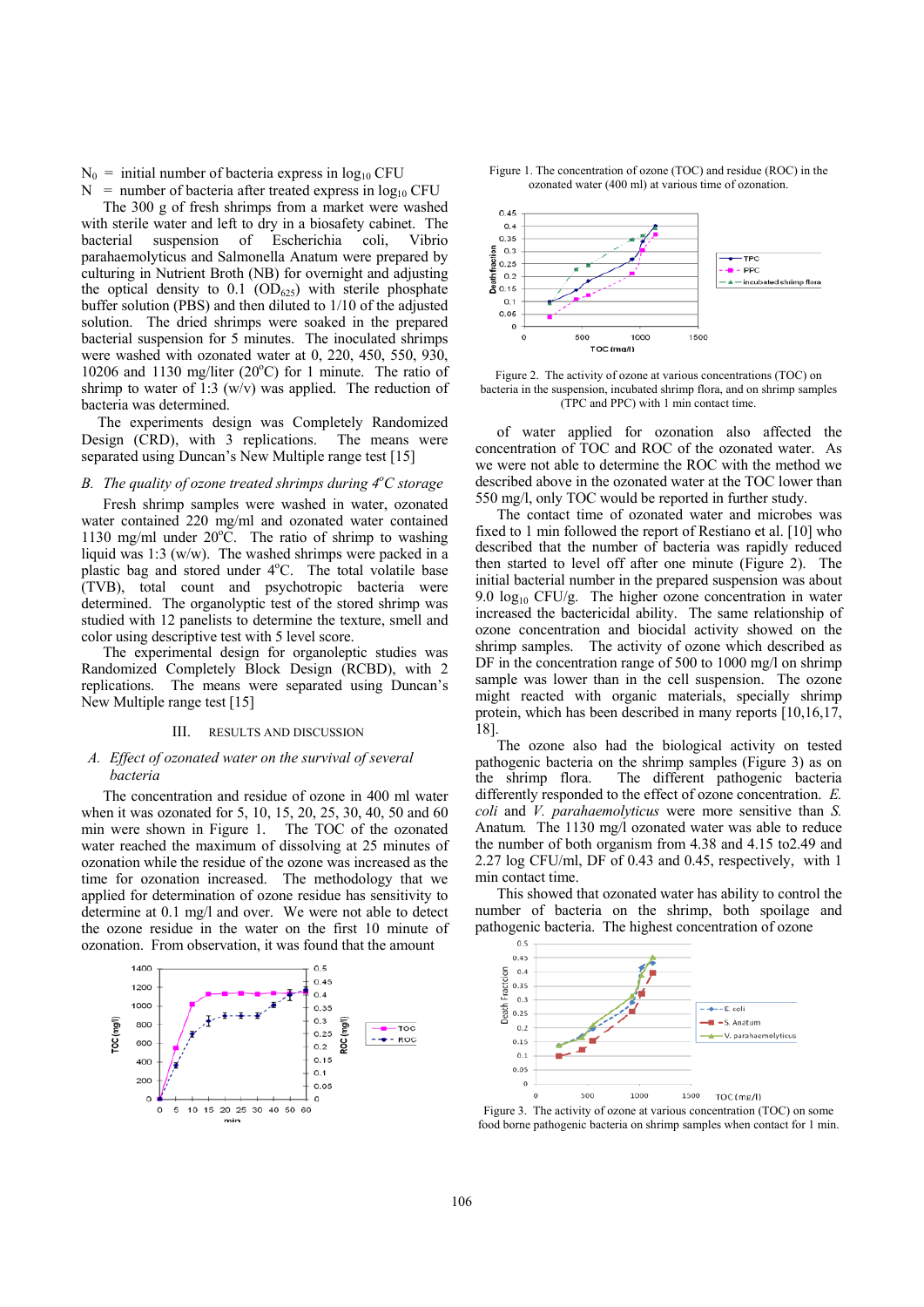(1130 mg/l) and the lowest concentration (220 mg/l) were selected for the further study.

# *B. The quality of ozonated water treated shrimps during 4o C storage*

The number of total bacteria and psychotropic count on the shrimp samples were  $2.9+0.73x10^5$  and  $6.87 \pm 1.69 \times 10^{3}$ CFU/g, respectively. After washing with ozonated water, the number of bacteria in both groups was significantly lower than in the samples washed with water as shown in the Figure 4. However, the ozonated water did not inhibit or slow down the growth of the flora.

 The washing of shrimp with ozonated water with 220 and 1130 mg/l reduced the number of bacteria for about 1 and 2  $log_{10}$  CFU/g, which had DF equal to 0.11 and 0.24, respectively. The ozonated water (1130 mg/l) was able to eliminate most of the psychotrophic bacteria on shrimp and



Figure 4 Total plate count (a) and psychotropic plate count (b) of shrimp washed with solution contained various ozone concentration and stored under 4°C

could pause growth of psychotrophic bacteria for 1 day. The TVB number (Figure 5a) also showed no significantly different of the zero and first day storage.

The enzymes from bacteria [19] and shrimp muscle [20,21]produce the hydrolytic products that cause changes in chemical and physical properties of shrimp. The reduction of bacterial number on shrimp can partially prolong the changes. The autolytic activity due to shrimp endogeneous enzymes still active and caused changes in shrimp muscle.

The volatile base is released as the deamination reaction of AMP (adenosine monophosphate) which is the activity of bacterial enzymes [22]. Fresh shrimp should have TVB (total volatile base) number lower than 30 mg/100g [23]. The increment of TVB number of the shrimp washed with

distilled water was rapidly increased over 30 mg/100g after 2 day storage, while the TVB number of ozonated water washed shrimp pass 30 mg/100g after 4 day storage.

The increase of pH is the result from the increment of volatile base. The pH of shrimps washed with ozonated water was significantly lower than the shrimp washed with distilled water during the storage (Figure 5b). The reduction of bacterial number on the ozonated water washed shrimps could elucidate the different in TVB number of ozonated water and distilled water washed shrimps.

From observation, the shrimps washed with ozonated water did not show different on the appearance from those washed with distilled water. The ozonated water also did not affect the organoleptic evaluation of the shrimp on the firmness and color. There was no different on the score of the firmness and color of shrimps during 4°C storage. The



Figure 5**.** The TVB value (a) and pH (b) of the shrimp washed with various ozone concentration solution during stored under 4°C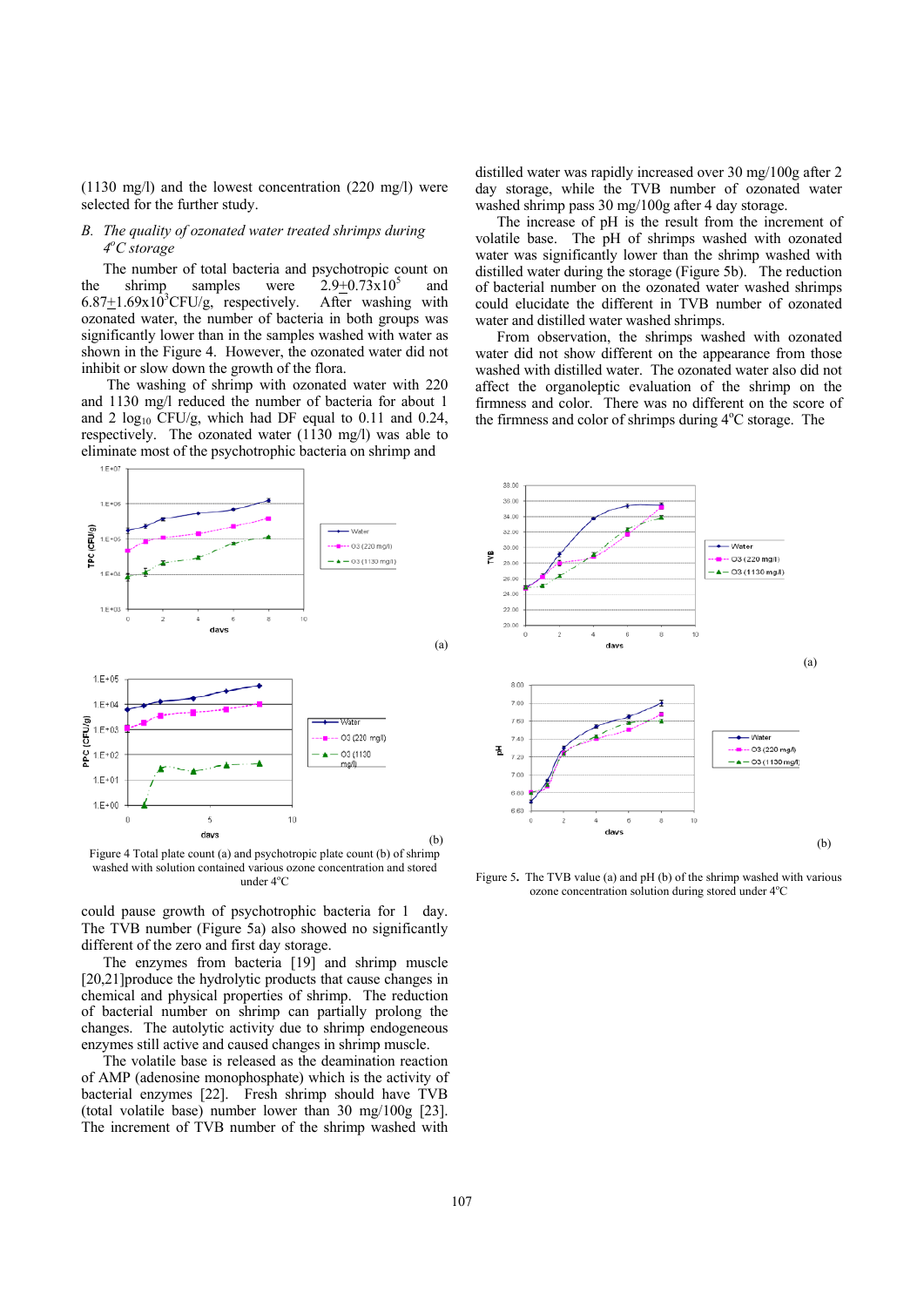

Figure 6. The color (a) and texture (b) scores of the shrimps washed with various concentration of ozone solution stored at 4°C. The scores of color were described as  $1 =$  blackish head and tail with opaque meat;  $2 =$  blakish head and parts of tail turn black;  $3 =$ some parts of head turn black;  $4 =$ parts of head turn grey and pale trunk color;  $\dot{5}$  = color of fresh shrimp. The scores of texture were described as  $1 = \text{soft}$  meat and shell;  $2 = \text{soft}$  meat and firm shell;  $3 =$  firm meat and shell;  $4 =$  firm meat and hard shell;  $5 =$ hard meat and shell

reduction of firmness of shrimp is caused by shrimp endogeneous enzymes, specially collagenolytic enzymes [24].

The bad smell of the shrimp also caused by the enzymatic hydrolyzation of protein which the sources of enzymes came from shrimp muscle and bacteria. The ozonated water has ability to reduce the number of bacteria on shrimps which resulted in the reduction of hydrolytic products. The ozonated water treated shrimp was significantly  $(p \le 0.05)$  prolong the odor quality of the shrimps as shown in Fig 7. The distilled water washed shrimps were able to detect for bad smell on the fourth day



Figure 7. The odor scores of the shrimps washed with various concentration of ozone solution stored at 4°C. The odor scores were described as  $1 =$  strong putrid smell;  $2 =$  putrid smell;  $3 =$  strong fishy smell;  $4 =$  fishy smell;  $5 =$  no fishy smell

of storage while the ozonated water washed shrimps were after 4 days of storage. The higher concentration (1130 mg/l) of ozone can prolong the odor quality better than lower concentration (220 mg/l).

### IV. CONCLUSION

Washing shrimp with the ozonated water, 220 to 1130 mg/l (TOC) could reduce the number of bacteria on the shrimp. The concentration of ozone in the water 1130 mg/l was effectively pause the increment of psychotrophic bacteria. The ozonated water did not improve the quality of the shrimp on firmness and color, but delayed the changes in odor and improve the microbial quality of shrimp during the cold storage.

#### **REFERENCES**

- [1] Guzel-Seydium, Z.B., Greene, A.K. and Sedium, A.C. Use of ozone in the food industry. Lebensmittel-Wissenschaft und-Technology, vol 37, pp 453-460, 2004.
- [2] EPRI. Ozone-GRAS affirmation for use in food. Food Industry Currents, vol 1, pp1-6, 1997.
- Kim, J.G. and Yousef, A.E. Inactivation Kinetics of Foodborne Spoilage and Pathogenic Bacteria by Ozone. Journal of Food Science, vol. 65, pp 521-527, 2000.
- [4] Khadre M.A., Yousef, A.E. and Kim, J.-G. Microbiological aspects of ozone applications in food: A review. Journal of Food Science, vol 66, pp1242-1252, 2001.
- [5] Graham, D.M. Use of ozone for food processing. Food Technology, vol 51, pp 72-75, 1997.
- [6] Sheldon, B.W. and Brown, A.L. Efficacy of ozone as a disinfectant for poultry carcasses and chill water. Journal of Food Science, vol 51, pp 305-309, 1986.
- [7] Chaidez, C., Lopez, J., Vidales, J. and Campo, N, C.-D. Efficacy of chlorinated and ozonated water in reducing Salmonella typhimurium attached to tomato surfaces. International Journal of Enviromental Health Research, vol 17, pp 311-318, 2007.
- [8] Rice, R.G., Farguhar, J.W. and Bollyky, L.J. Review of the applications of ozone for increasing storage times of perishable foods. Ozone Science and Engineering, vol 4, pp 147-163, 1982.
- Zhao, J. and Cranston, P.M. Microbial decontamination of black pepper by ozone and the effect of treatment on volatile oil constituents of the spice. Journal of Science of Food and Agriculture, vol 68, pp 11-18, 1995.
- [10] Restaino L., Frampton E. W., Hemphill J.B. and Palnikar P. Efficacy of Ozonated Water against Various Food-Related Microorganisms. Applied and Environmental Microbiology, vol 61, pp 3471-3475, 1995.
- [11] Hoigne J. Mechanisms, Rates and Selectivity of Oxidations of Organic Compounds Initiated by Ozonation of Water. In: Rice R.G., Netzer A. (eds). Handbook of Ozone Technology and Applications. Ann Arbor, Mich: Ann Arbor Science. Butterworth Publishers. MS, pp. 341-379, 1982.
- [12] APHA, Standard Methods for the Examination of Water and Wastewater, 16th ed. American Public Health Association, Washington, DC, 1985.
- [13] APHA, Standard Methods for the Examination of Water and Wastewater, 18th ed. American Public Health Association, Washington, DC. 1992.
- [14] A.O.A.C. Official Methods of Analysis. 16th ed. vol 2. Association of Official Analytical Chemists. Washington, D.C., 2000.
- [15] Cochran, W.C. and Cox, G.M. Experimental Design. 2nd New York: John Wiley & Sons, NY., 1992.
- [16] Emerson, M.A., Sproul, O.J. and Buck, C.E. Ozone inactivation of cell-associated viruses. Applied and Environmental Microbiology, vol43, pp 603-608, 1982.